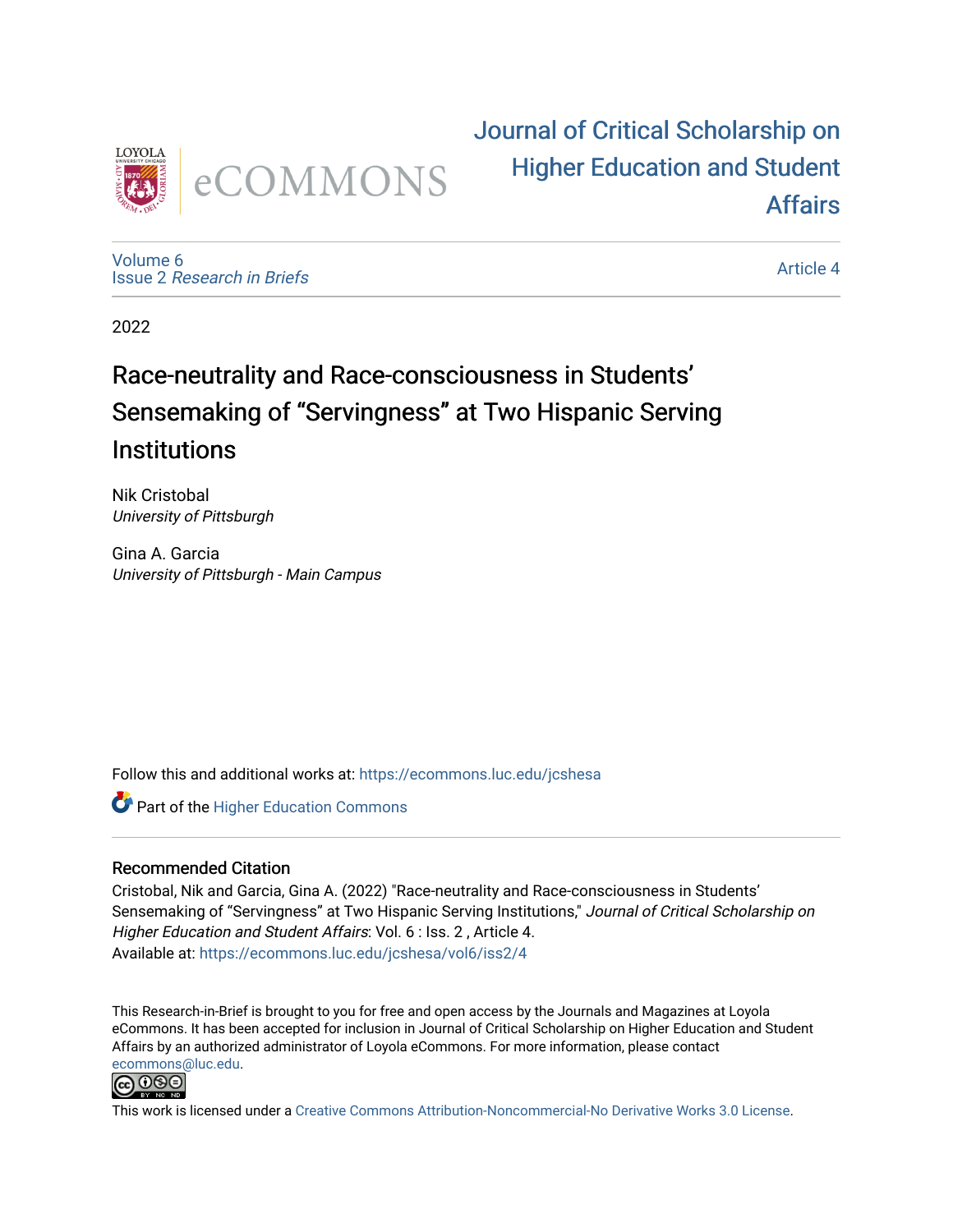

**Volume 6, Issue 2 Journal of Critical Scholarship on Higher Education and Student Affairs**

## **Race-neutrality and Race-consciousness in Students' Sensemaking of "Servingness" at Two Hispanic Serving Institutions**

**RESEARCH-IN-BRIEF**

**Nik Cristobal**, *University of Pittsburgh* **Gina A. Garcia**, *University of Pittsburgh*

**ISSN 2377-1306**

© 2022

All rights reserved for the authors of this study. Journal of Critical Scholarship on Higher Education and Student Affairs is an open access journal and all pages are available for copying and distribution under a Creative Commons Attribution/Non-Commercial/ No Derivative works license. Any authorized work must be properly attributed to the author(s). Work cannot be used for commercial means or changed in any way.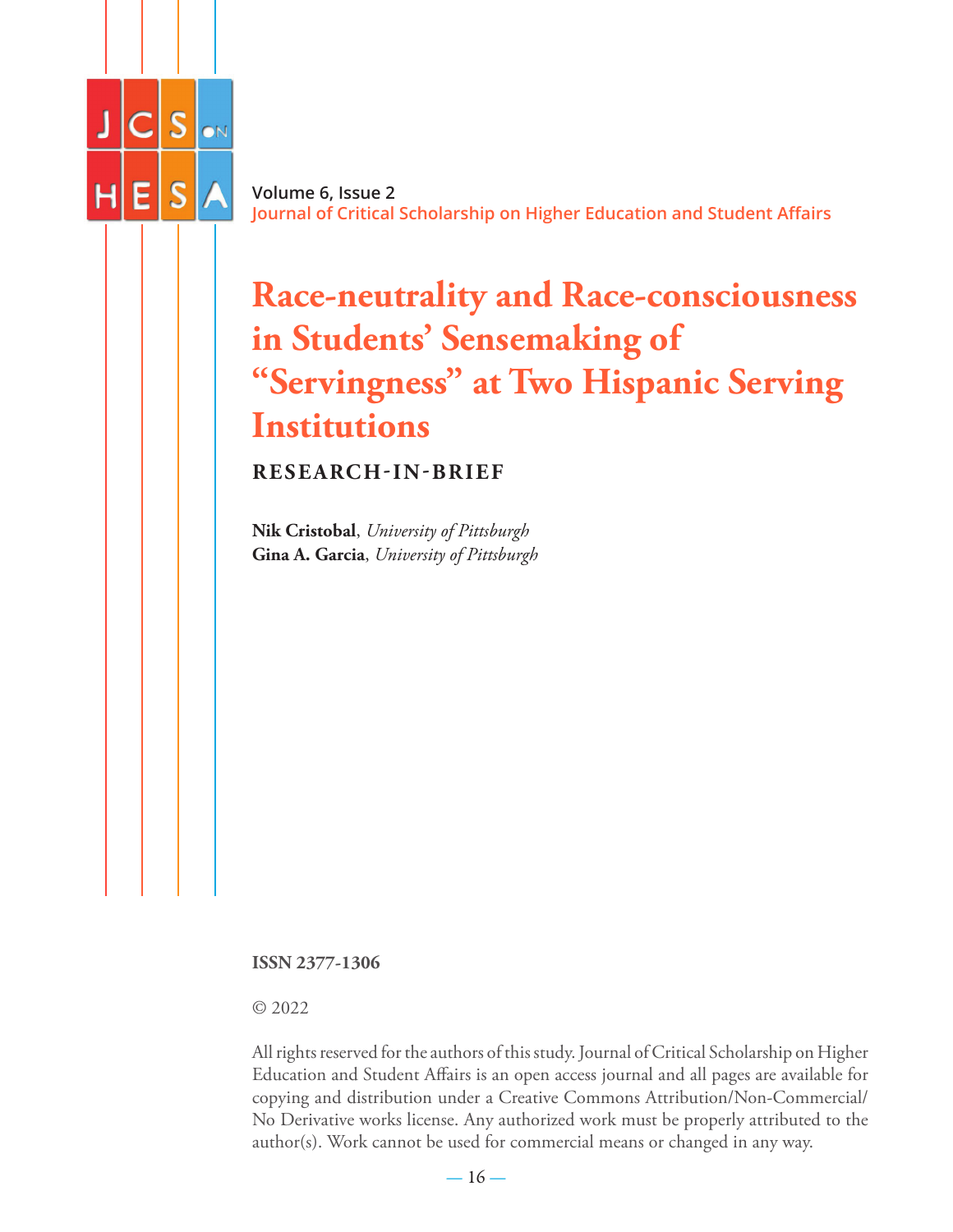View the Research-in-Brief video below on YouTube! https://www.youtube.com/shorts/SXvyzGo3e-0

# More info:

Cristobal, N. & Garcia, G.A. (2022). Race-neutrality and race-consciousness at **Hispanic Serving Institutions (HSIs). Journal of Critical Scholarship on Higher Education and Student Affairs.** 

**JCSHESA Research-in-Brief: Race**neutrality and Race-consciousness at **HSIs** 

**JCSHESA Loyola** 

**SUBSCRIBED**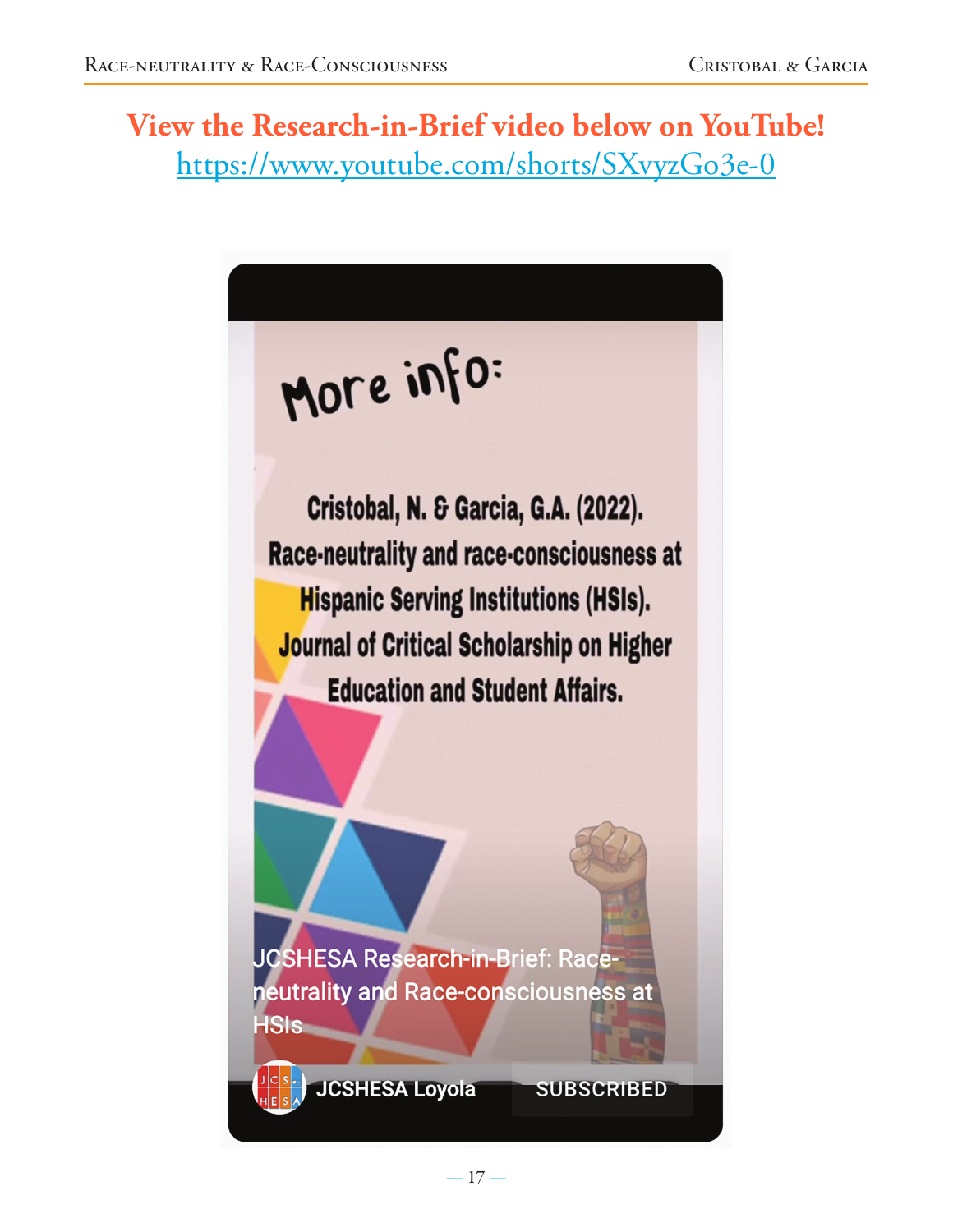### **Author Biography**



**Dr. Nik Cristobal** is the Co-Founder and Executive Director of Kamāwaelualani, a Native Hawaiian education, arts, and cultural nonprofit, in her home nation of Kaua'i, Hawai'i. She also serves as the

Principal Investigator for the Murdered and Missing Native Hawaiian Women, Girls, and Māhū Report for the Hawai'i Legislature.



**Dr. Gina Ann Garcia** is an associate professor in the department of Educational Foundations, Organizations, and Policy at the University of Pittsburgh. Her research centers on issues of equity and justice in

higher education with an emphasis on understanding how Hispanic-Serving Institutions (HSIs) embrace and enact an organizational identity for serving minoritized populations.

### **Recommended Citation:**

Cristobal, N., & Garcia, G. A. (2022). Raceneutrality and race-consciousness in students' sensemaking of "servingness" at two Hispanic Serving Institutions. *Journal of Critical Scholarship on Higher Education and Student Affairs*, *6*(1), 58-79.